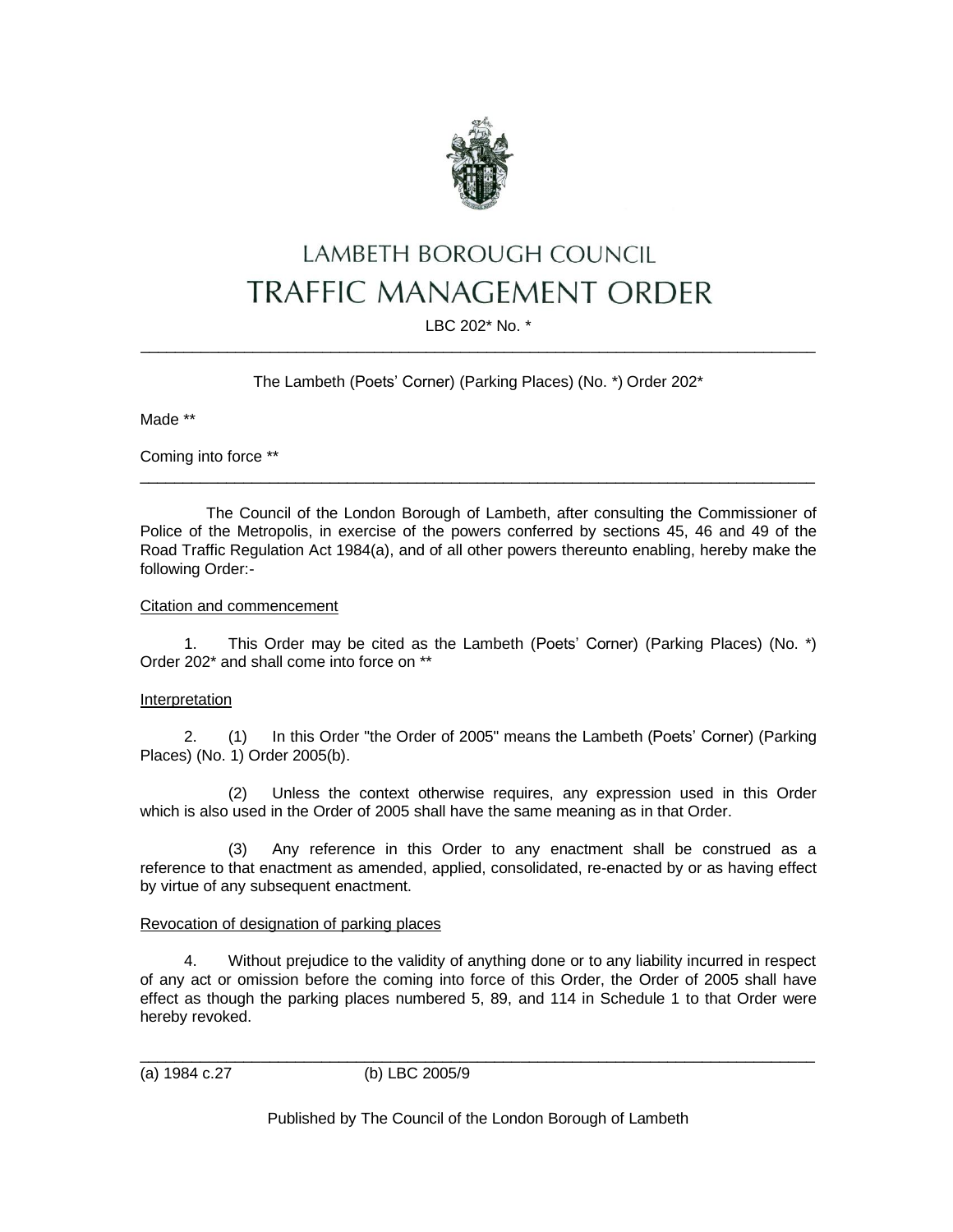#### Amendments to the Order of 2005

3. Without prejudice to the validity of anything done or to any liability incurred in respect of any act or omission before the coming into force of this Order, the Order of 2005 shall have effect as though:

(a) in Article 2(1) to that Order, in the meanings assigned to the expressions "electronic car club permit", "hard copy car club permit" and "validate", for the text "Schedule 1, 2, 3, 3B or 3C" there were substituted the text "Schedule 1, 2, 3, 3B, 3C or 3D";

(b) in Article 3(1)(a) of that Order, for the text "Schedule 1, 2, 3, 3A, 3B or 3C" there were substituted the text "Schedule 1, 2, 3, 3A, 3B, 3C or 3D";

(c) in Article 3(1)(b) of that Order, for the text "Schedule 1, 2, 3, 3A, 3B or 3C" there were substituted the text "Schedule 1, 2, 3, 3A, 3B, 3C or 3D";

(d) there were added as Article 4(8) to that Order, the following:

"(8) Each parking place referred to in Schedule 3D may be used, subject to the provisions of this Order, for the leaving during the permitted hours of such vehicles of the class specified in paragraph (1) of this Article:-

- (a) as display in the manner specified in Article 5(8)(a) either a valid hard copy resident's permit, a valid hard copy business permit, a valid hard copy car club permit, a valid hard copy health care permit, a valid hard copy visitor's permit or a valid hard copy trade permit, issued in respect of that vehicle; or
- (b) in respect of which there has been granted either an electronic resident's permit, an electronic business permit, an electronic car club permit, a flexible car club permit, an electronic health care permit, an electronic visitor's permit or an electronic trade permit and a hand-held device shows the indication specified in Article 5(8)(b),

provided that the electrical storage battery of that vehicle is in the process of being charged from a mains electrical source adjacent to that parking place.";

(e) there were added as Article 5(8) to that Order, the following:

"(8) At all times during which a vehicle is left in a parking place referred to in Schedule 3D during the permitted hours:-

- (a) it shall display either a valid hard copy resident's permit, a valid hard copy business permit, a valid hard copy car club permit, a valid hard copy visitor's permit or a valid hard copy trade permit, issued in respect of that vehicle, so that all the particulars on that hard copy resident's permit, that hard copy business permit, that hard copy car club permit, that hard copy visitor's permit or that hard copy trade permit, as the case may be, are clearly visible from outside that vehicle and from the front or nearside of that vehicle; or
- (b) there shall be an indication on a hand-held device that either an electronic resident's permit, an electronic business permit, an electronic car club permit, a flexible car club permit, an electronic visitor's permit or an electronic trade permit has been granted in respect of that vehicle and the permit is valid.";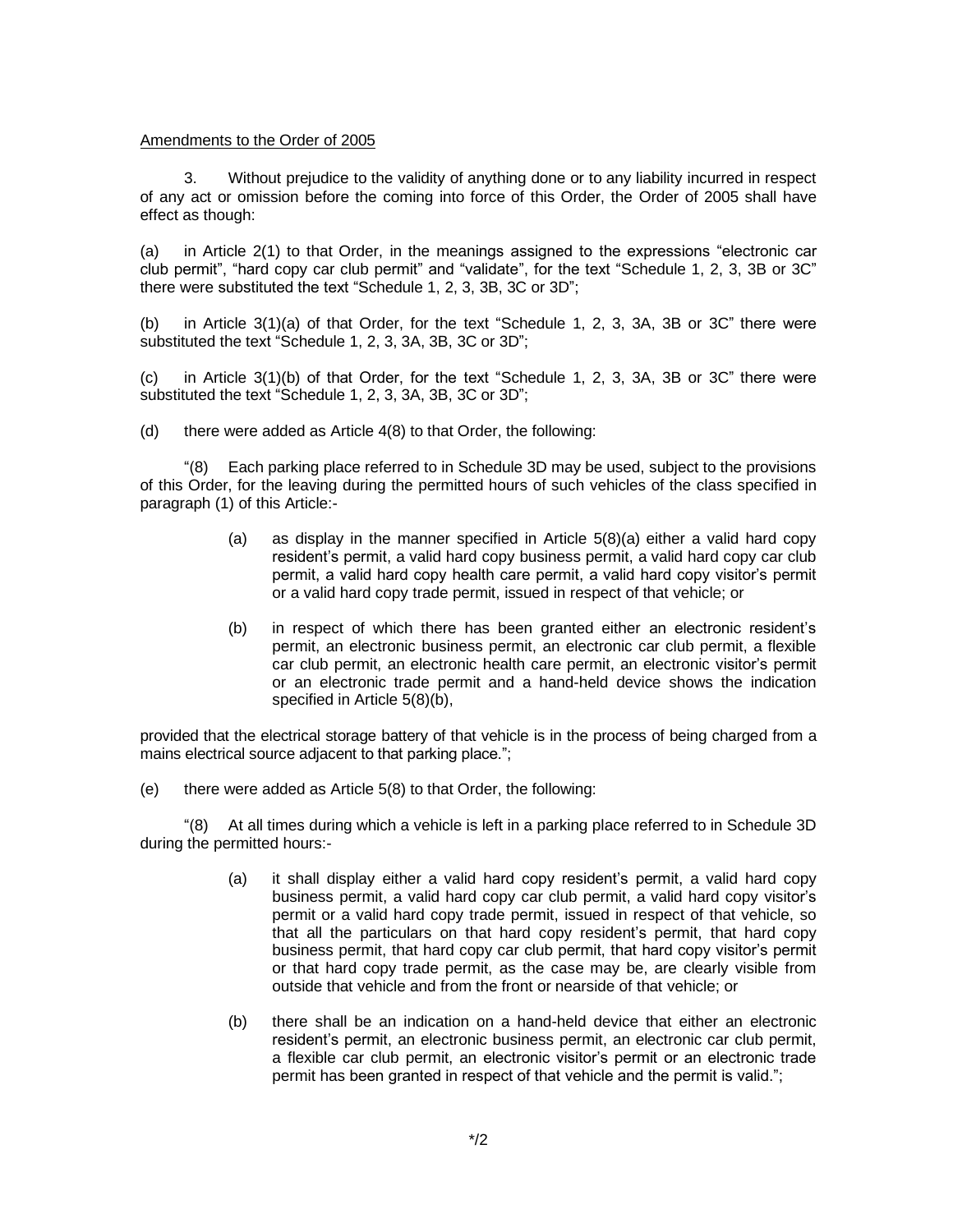(f) in Article 12(1)(a) of that Order, for the text "Schedule 1, 2, 3, 3A, 3B or 3C" there were substituted the text "Schedule 1, 2, 3, 3A, 3B, 3C or 3D";

- (g) for paragraph (b) of Article 16 of that Order, there were substituted the following:
	- "(b) place and maintain in or in the vicinity of each parking place referred to in Schedule 1, 2, 3, 3A, 3B, 3C or 3D traffic signs indicating that such parking place may be used during the permitted hours for the leaving of the vehicles specified in Article 4(2), 4(3), 4(4), 4(5), 4(6), 4(7) and 4(8) respectively;

(h) in Article 20(3) of that Order, for the text "Schedule 2, 3 or 3C" there were substituted the text "Schedule 2, 3, 3C or 3D";

(i) for Article 23(2) of that Order, there were substituted the following:

(2) No vehicle which has been taken away from a parking place referred to in Schedule 3C or 3D during the permitted hours, shall, until the expiration of 2 hours from the time that vehicle was taken away, again be left in that parking place during the permitted hours.";

(j) in Article 24(3) of that Order, for the text "Schedule 1, 2, 3, 3B or 3C" there were substituted the text "Schedule 1, 2, 3, 3B, 3C or 3D";

(k) in Article 26(3) of that Order, for the text "Schedule 1, 2, 3, 3B or 3C" there were substituted the text "Schedule 1, 2, 3, 3B, 3C or 3D";

(l) in Article 27(3) of that Order, for the text "Schedule 1, 2, 3, 3B or 3C" there were substituted the text "Schedule 1, 2, 3, 3B, 3C or 3D";

(m) in Article 30(4) of that Order, for the text "Schedule 1, 2, 3, 3B or 3C" there were substituted the text "Schedule 1, 2, 3, 3B, 3C or 3D"; and

(n) there were added as Schedule 3D to that Order, the Schedule set out in Schedule 3 to this Order.

# Designation of parking places and application of the Order of 2005 thereto

4. (1) Each area on a highway comprising the length of carriageway of a street specified in column 2 of Schedule 1, 2 or 3 to this Order and bounded on one side of that length by the edge of the carriageway and on the other sides by a white line marking is designated as a parking place.

(2) The reference in this Article to a white line marking shall be construed as a reference to the white line marking (either broken or continuous) provided for in Schedule 7 to the Traffic Signs Regulations and General Directions 2016(a) or, if applicable, authorised by the Secretary of State by virtue of section 64 of the Road Traffic Regulation Act 1984.

(3) The provisions of the Order of 2005 (other than Articles 3 and 16) shall apply to the areas designated as parking places by this Order as if in those provisions any reference to a parking place included a reference to the areas designated as parking places by this Order and as if any reference to Schedule 1 to the Order of 2005 included a reference to Schedule 1 to this Order and as if any reference to Schedule 3C to the Order of 2005 included a reference to Schedule 2 to this Order.

# Placing of traffic signs, etc.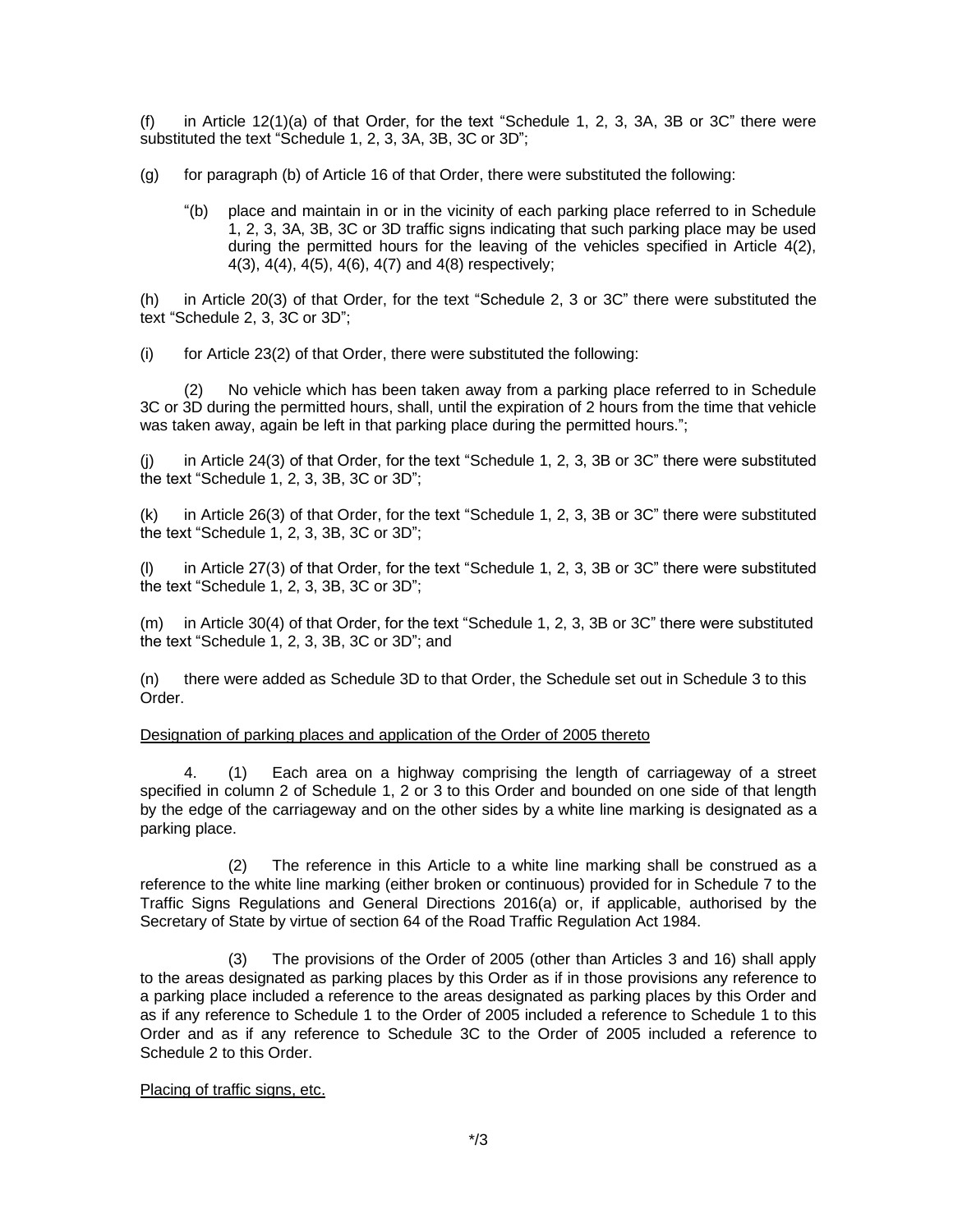- 5. The Council shall:-
	- (a) place and maintain traffic signs indicating the limits of each parking place referred to in Schedule 1, 2 and 3 to this Order;
	- (b) place and maintain in or in the vicinity of the parking place referred to in Schedule 1, 2 and 3 to this Order traffic signs indicating that such parking places may be used during the permitted hours for the leaving only of the vehicles specified in Article 4(6) and 4(7) respectively of the Order of 2005;
	- (c) carry out such other works as is reasonably required for the purposes of the satisfactory operation of the parking place.

Dated this \* day of \* 202\*.

Ben Stevens Highway Network Manager

(a) S.I. 2016/362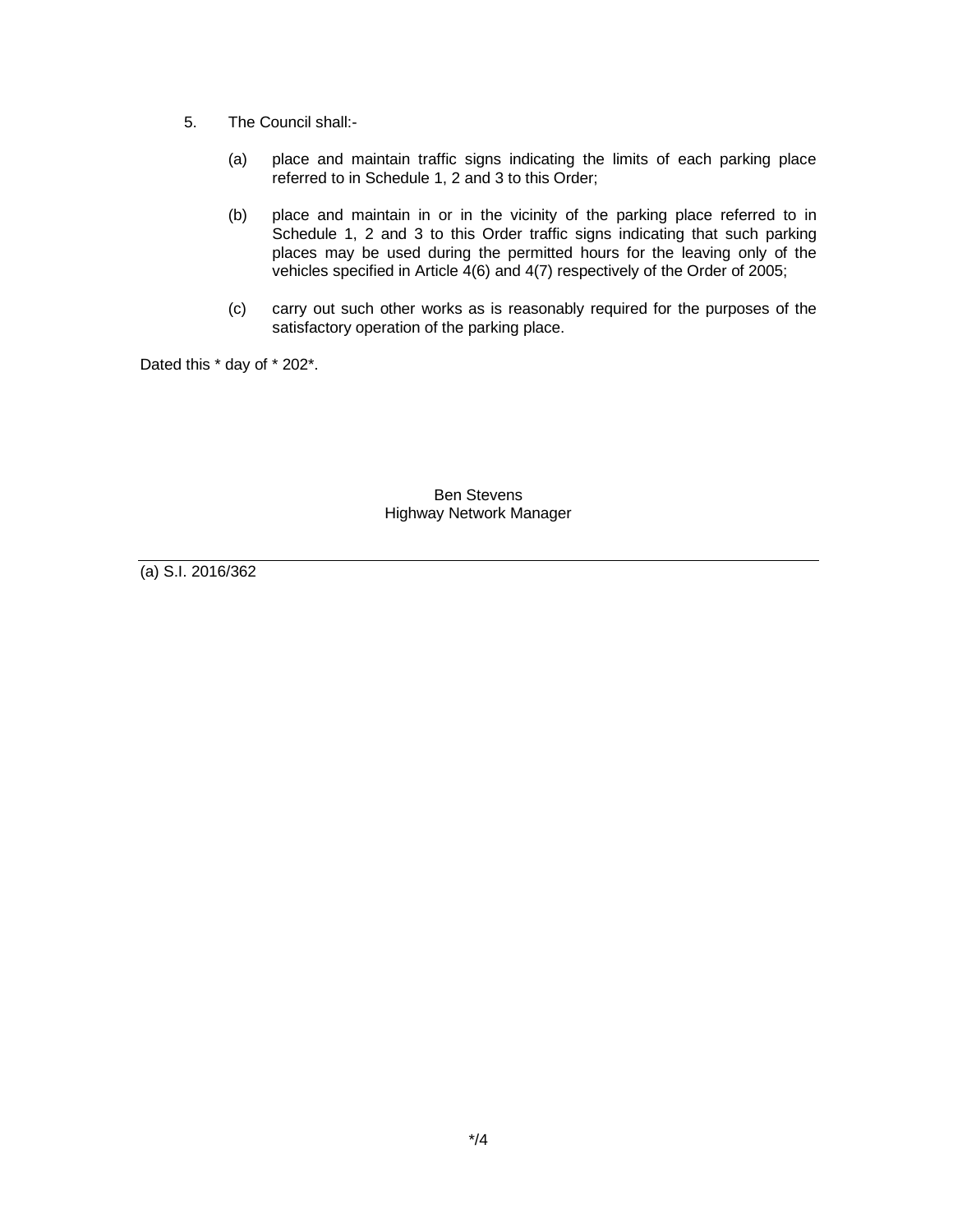#### SCHEDULE 1 (see Article 4)

IN RELATION TO A PARKING PLACE REFERRED TO IN THIS SCHEDULE THE EXPRESSION "PERMITTED HOURS" MEANS THE PERIOD BETWEEN 8.30 A.M. AND 5.30 P.M. ON MONDAYS TO FRIDAYS INCLUSIVE, ANY SUCH DAY NOT BEING CHRISTMAS DAY, GOOD FRIDAY OR A BANK HOLIDAY.

PARKING PLACES IN WHICH A VEHICLE MAY BE LEFT DURING THE PERMITTED HOURS PROVIDED IT DISPLAYS EITHER A VALID HARD COPY RESIDENT'S PERMIT, A VALID HARD COPY CAR CLUB PERMIT, A VALID HARD COPY TRADE PERMIT OR A VALID HARD COPY VISITOR'S PERMIT, ISSUED IN RESPECT OF THAT VEHICLE, OR THERE APPEARS ON A HAND-HELD DEVICE AN INDICATION THAT AN ELECTRONIC VERSION OF ONE OF THOSE PERMITS OR A FLEXIBLE CAR CLUB PERMIT HAS BEEN GRANTED IN RESPECT OF THAT VEHICLE AND THE PERMIT IS VALID.

| No. of<br>parking<br>place | Designated parking place                                                                                                                                                                                                                                  | <b>Minimum</b><br>number of<br>parking<br>spaces | <b>Minimum</b><br>total length<br>in metres<br>not to be<br>occupied<br>by parking<br>space | Special<br>manner<br>$\Omega$<br>standing |
|----------------------------|-----------------------------------------------------------------------------------------------------------------------------------------------------------------------------------------------------------------------------------------------------------|--------------------------------------------------|---------------------------------------------------------------------------------------------|-------------------------------------------|
| 1                          | $\overline{2}$                                                                                                                                                                                                                                            | 3                                                | 4                                                                                           | 5                                         |
|                            | CHAUCER ROAD, the north-west side, from<br>the common boundary of Nos. 43 and 45<br>Chaucer Road, south-westwards for a distance<br>of 30.7 metres.                                                                                                       | 1                                                |                                                                                             |                                           |
| $\star$                    | CHAUCER ROAD, the north-west side, from a<br>point 6 metres north-east of the common<br>boundary of Nos. 43 and 45 Chaucer Road,<br>north-eastwards for a distance of 22.4 metres.                                                                        | 1                                                |                                                                                             |                                           |
| $^\star$                   | REGENT ROAD, the north-west side, from a<br>point 10.7 metres north-east of a point<br>opposite the north-eastern flank wall of Nos. 3<br>to 11 Chaucer Road to a point 9.2 metres<br>north-east of the south-western boundary of<br>No. 19 Chaucer Road. | $\overline{1}$                                   |                                                                                             |                                           |
| $^\star$                   | SHAKESPEARE ROAD, the south-east side, 1<br>from a point 9.6 metres south-west of the<br>common boundary of Nos. 42 and 44<br>Shakespeare Road, south-westwards for a<br>distance of 42 metres.                                                           |                                                  |                                                                                             |                                           |
|                            | SHAKESPEARE ROAD, the west side, from a<br>point 6 metres south of the common boundary<br>of Nos. 325 and 327 Shakespeare Road,<br>southwards for a distance of 41.7 metres.                                                                              | $\overline{1}$                                   |                                                                                             |                                           |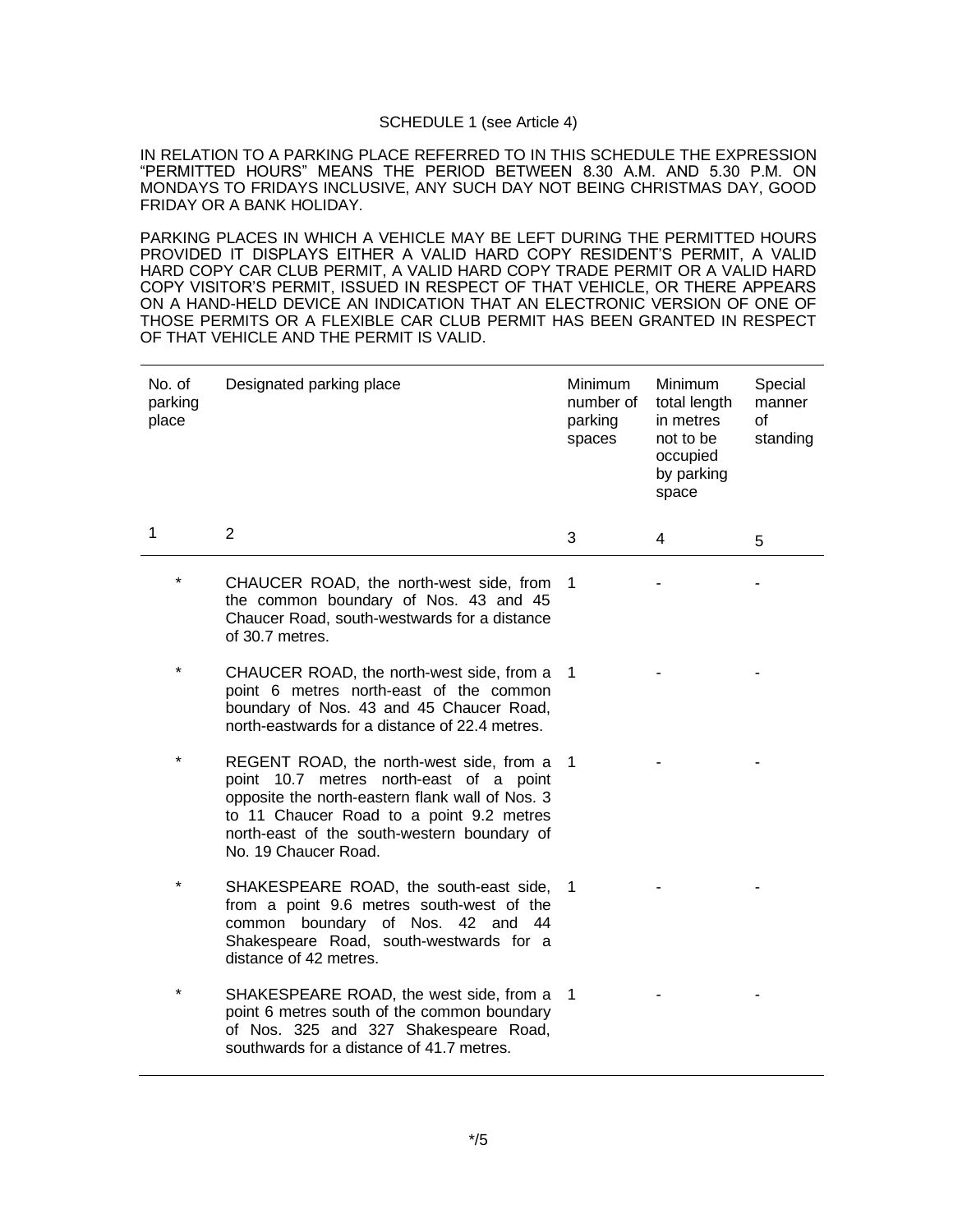IN RELATION TO A PARKING PLACE REFERRED TO IN THIS SCHEDULE THE EXPRESSION "PERMITTED HOURS" MEANS AT ANY TIME (AND THE VEHICLE IS LEFT FOR NOT MORE THAN A MAXIMUM PERIOD OF TWENTY-FOUR HOURS).

THE VEHICLE DISPLAYS EITHER A VALID HARD COPY RESIDENT'S PERMIT, A VALID HARD COPY CAR CLUB PERMIT, A VALID HARD COPY HEALTH CARE PERMIT, A VALID HARD COPY TRADE PERMIT OR A VALID HARD COPY VISITOR'S PERMIT, ISSUED IN RESPECT OF THAT VEHICLE, OR THERE APPEARS ON A HAND-HELD DEVICE AN INDICATION THAT AN ELECTRONIC VERSION OF ONE OF THOSE PERMITS OR A FLEXIBLE CAR CLUB PERMIT HAS BEEN GRANTED IN RESPECT OF THAT VEHICLE AND THE PERMIT IS VALID, PROVIDED THAT THE ELECTRICAL STORAGE BATTERY OF THAT VEHICLE IS IN THE PROCESS OF BEING CHARGED FROM A MAINS ELECTRICAL SOURCE ADJACENT TO THAT PARKING PLACE.

| Parking<br>place<br>No. | Designated parking place                                                                                                                                                                              | Special<br>manner of<br>standing |
|-------------------------|-------------------------------------------------------------------------------------------------------------------------------------------------------------------------------------------------------|----------------------------------|
|                         | 2                                                                                                                                                                                                     | З                                |
| $\star$                 | CHAUCER ROAD, the north-west side, from the common boundary of<br>Nos. 43 and 45 Chaucer Road, north-eastwards for a distance of 6<br>metres.                                                         |                                  |
| $\star$                 | REGENT ROAD, the north-west side, from a point 4.7 metres north-east<br>of a point opposite the north-eastern flank wall of Nos. 3 to 11 Chaucer<br>Road, north-eastwards for a distance of 6 metres. |                                  |
| $\star$                 | SHAKESPEARE ROAD, the west side, from the common boundary of<br>Nos. 325 and 327 Shakespeare Road, southwards for a distance of 6<br>metres.                                                          |                                  |